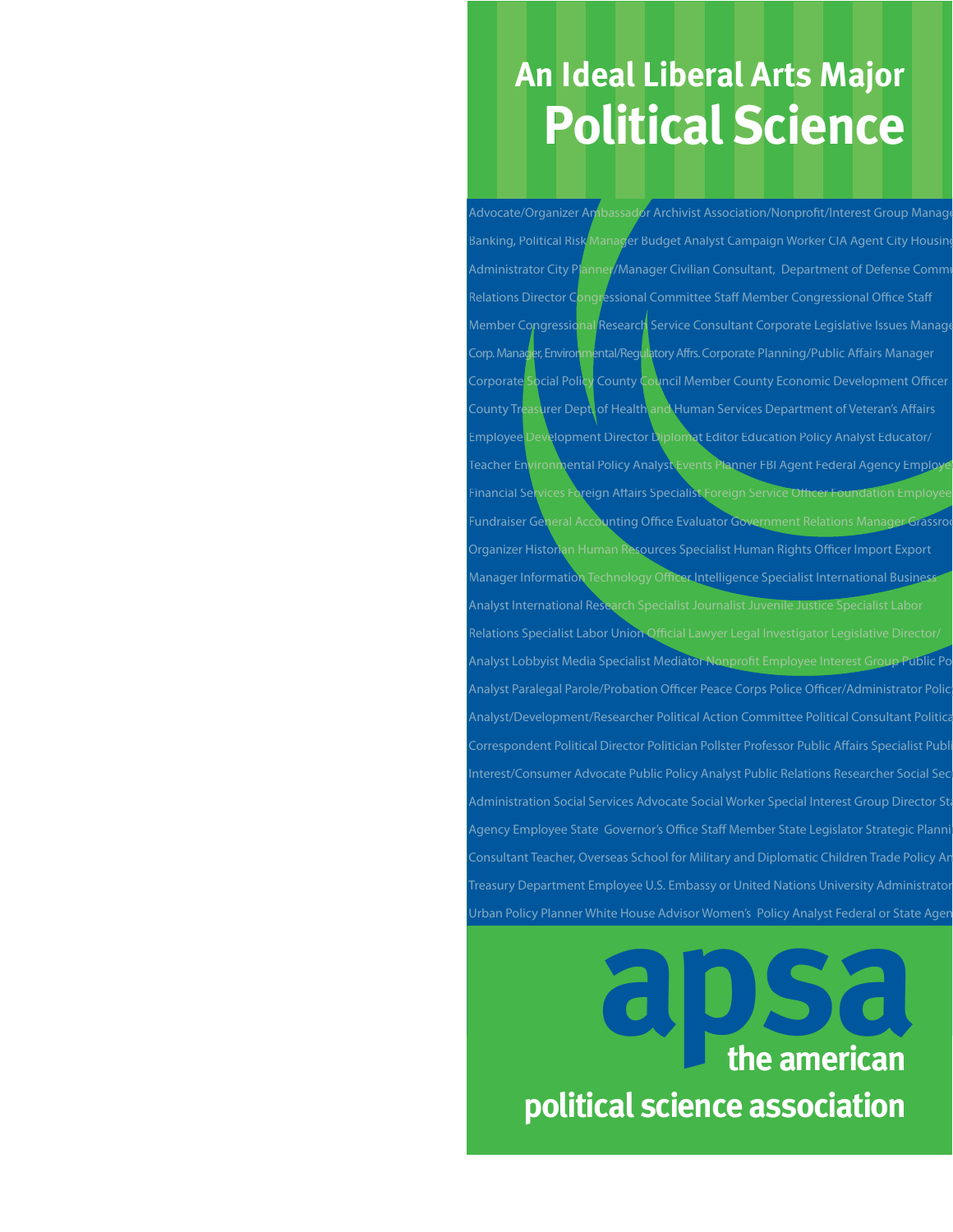## *Consider* **Political Science!**

#### **Majoring in Political Science**

ARE YOU INTERESTED IN American politics? International affairs? Critical issues such as public policy, globalization, terrorism, the environment, civil rights, political development, foreign policy? Theories concerning the ideal government and how power and resources are allocated in society? Do you want to study these subjects and pursue a career based on your interests? If so, you should select political science as a major. Political science is the study of governments, public policies and political behavior. Political science uses both humanistic perspectives and scientific skills to examine the United States and all countries and regions of the world.

As a political science major, you will hone the writing, communications, analytical and computer skills that are critical to a liberal arts education. This kind of education will prepare you to think critically and independently, with tolerance for others and concern for current affairs. Today, students can reasonably expect to change jobs more than once and even to have more than one career. An undergraduate education in the liberal arts and sciences is excellent preparation for the flexibility in employment that you are likely to encounter.

Majoring in political science can qualify you for many different careers in private for-profit and nonprofit organizations, as well as public sector organizations. Graduates will be able to pursue careers in business, law, consulting, state, local, and federal government, journalism and communications, international organization, finance, polling and campaign management, community service and non-governmental organizations (NGOs), and pre-college and college teaching.

Political science training also provides valuable preparation for participating in community organizations, electoral politics, movements on behalf of specific policies, and for seeking elective or administrative positions in government. While many of these are voluntary activities, participation in them develops skills and creates opportunities for career success.

"The connection between political science and the work I do here is the practical application of participation, helping young people participate, whether it's in organizing at their high school, organizing at their college, or organizing. . ..in their neighborhood."

Kate Coyer, Projects Director, Rock the Vote "First class training in political science, that's been the basis of my career, and all the experiences have simply added and reinforced and strengthened that training."

Donna Shalala President, University of Miami Former Secretary, Department of Health & Human Services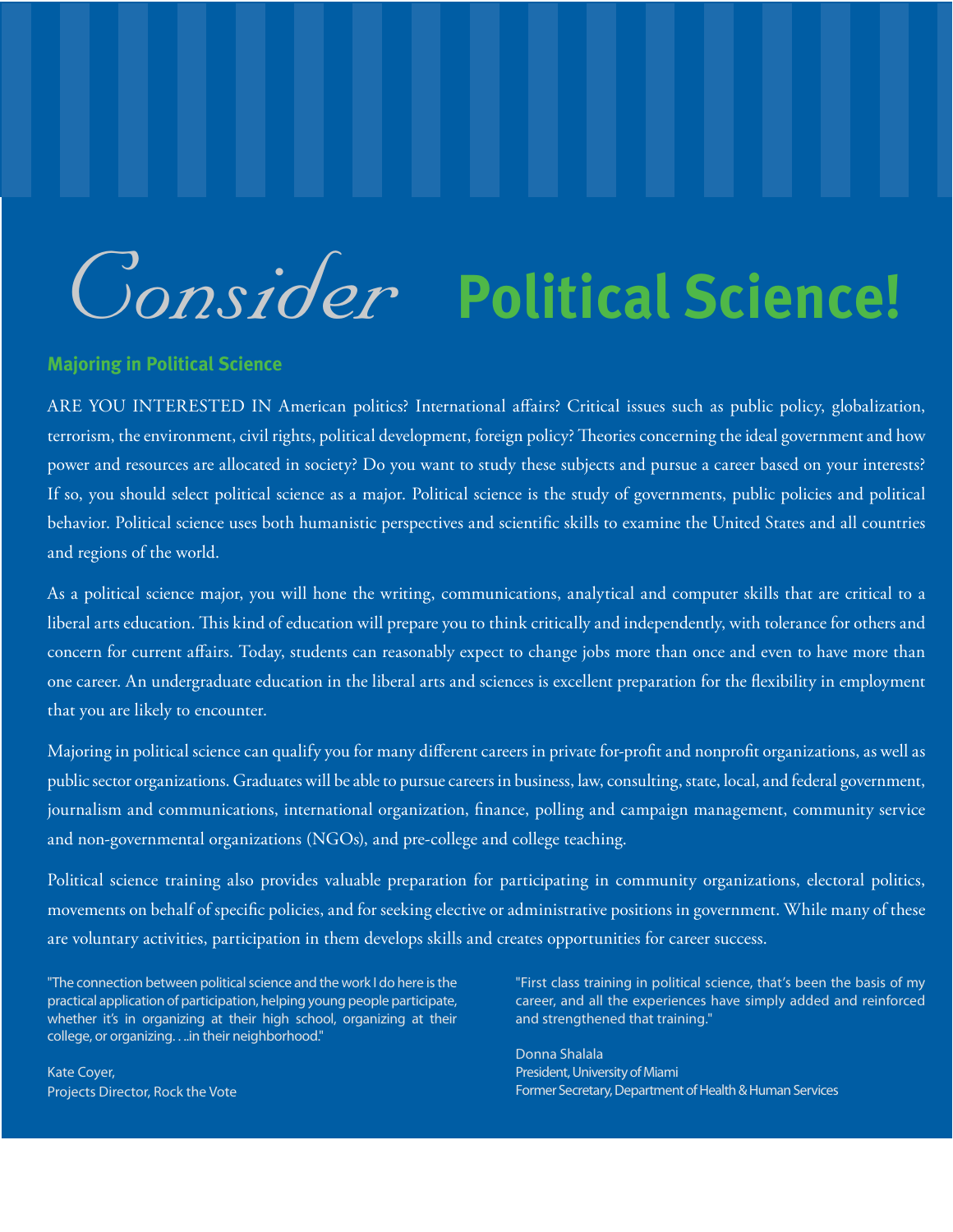# **political science: an ideal**

## **Majoring in Political Science**

Political science, the study of civics and government, is fundamental to understanding your rights and responsibilities as a citizen as well as international politics and law. Most secondary schools require courses in civics and government. In addition, political issues of the United States and other countries are discussed in other courses such as history and social



science. If political issues interest you, you can pursue them in virtually every college and university in the United States.

Undergraduate study of politics usually consists of courses on American politics, comparative political systems, international relations, political theory, and methodology. These courses will introduce you to political concepts, political behavior, policy issues and structures of government within societies and among nations. In doing so, these courses will also provide you with valuable analytical and communication skills.

To pursue the study of politics further, you can take advanced undergraduate courses about specific institutions, policies, and aspects of political life in the United States, other nations or internationally. Political science majors select courses that interest and prepare them for either (a) professional or graduate education, (e.g law school, business school, or graduate studies in political science or related fields of public policy, public administration, and international relations); or (b) careers that can be entered with a B.A. degree (e.g ranging from serving as a legislative assistant to serving as an aid worker in Mozambique).

## **High School Students**

Tips for choosing to study political science in college:

- Talk to your high school guidance counselor and teachers about your interests.
- Visit university and college websites to review the political science or government department pages for descriptions of faculty and courses and requirements of the major. Examine catalogues of the college(s) you are interested in to confirm that they offer courses in political science, government, and politics.
- Examine the directories of college and university political science faculty offered by APSA.
- Consider taking a community college course in political science. Most B.A. programs give students credit towards their B.A. degree for successfully completion of community college courses.
- Take an Advanced Placement course in government.
- Student and parents who seek more information about employment opportunities in political science, should review career information APSA's www.apsanet. org/jobs, and order APSA's career publications highlighted in this brochure.

## **Undergraduate Students**

Tips for choosing the political science major:

- Consult with your undergraduate advisor and political science department advisor about pursuing the major.
- Review information on objectives and requirements for the major. Many departments now offer specialized "tracks" or "concentrations" within political science, such as pre-law, public administration, international relations, in addition to area studies focusing on specific countries or regions.



- To broaden your training, consider programs to study or work abroad. Or consider a double major with related social science and humanities disciplines, or an interdisciplinary field, such as environmental studies, health policy, urban politics, race and ethnicity, women's studies, etc. Computer science and statistics provide useful complements to the political science major with their emphasis on technical and quantitative theories.
- Consider an internship or service learning. Your campus may provide opportunities for education through internships or service learning in local, state, and federal government agencies, political parties, campaign organizations, and other national or community-based non-governmental organizations. An internship can enhance your undergraduate education by helping you develop skills and knowledge to participate in public life as a career, volunteer and as a citizen and offering insight into practical processes of politics and government, as well as training and contacts that can be helpful in career planning and future employment.

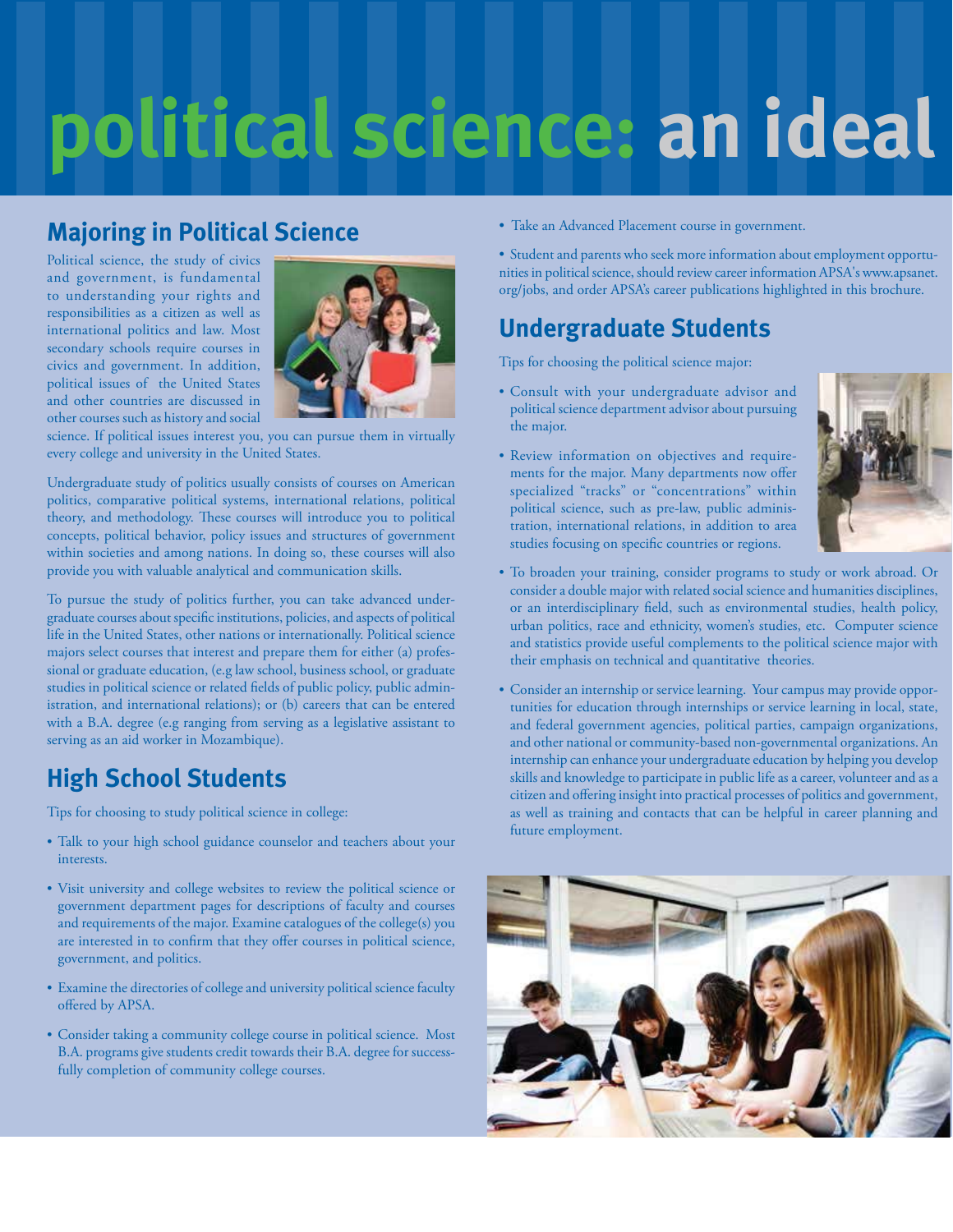## **liberal arts major**

### **Continuing Your Education Beyond a BA**

#### **Law School**

A considerable proportion of undergraduate political science majors go on to law school. Many political science departments and most colleges and universities have a pre-law advisor to assist students with considering and applying to law school. For information on specific law schools, consult directories at your college or university library or career office. You may also contact the American



Bar Association (www.abanet.org) or the Law School Admission Council (www.lsac.org) for further information. The National Association for Law Placement (www.nalp.org) also provides information about careers and career planning.

#### **Masters Degree**

If you are interested in political science graduate study but do not wish to pursue a career in research or college teaching, there are Masters degree programs in political science, many of which are specialized professional programs in public administration, public policy analysis, international relations, and political campaign management. To learn about these programs:

- Consult with your advisor and political science faculty, especially faculty who specialize in the field or policy area(s) and governing institution(s) that interest you.
- Visit their websites of departments and institutions whose programs interest you for full details on graduate faculty, course descriptions, and application procedures.
- Tap into relevant web resources listed in this brochure.

#### **Ph.D. Degree**

If you would like to continue to study political science beyond the B.A. or M.A., and are considering a career as a political scientist:

- Discuss your interest with your advisor and political science professors. Ask for guidance about graduate study and about the work of political scientists. You do not need an M.A. to enter a Ph.D. program.
- The American Political Science Association publishes a brochure to help you—*Earning a Ph.D. in Political Science*, and information for graduate students at www.apsanet.org/gradstudent.
- Visit the websites of departments and institutions whose programs interest you for information on graduate faculty, course descriptions, and application procedures. You can find websites for most departments at www.phds.org. Be sure to inquire about funding for Ph.D. students, including fellowships and research and teaching assistantships.

### **Career Sectors for Political Science**

#### **Business**

Many political science majors go on to careers in business; undergraduate political science training offers a good preparation for graduate programs in business. Students who have focused on international relations or country/ area studies may find opportunities in international business and trade. If you are interested in attending business school:

- Discuss your interest with an advisor or college career counselor.
- Review the appropriate guides and catalogues to identify graduate business programs. Contact the Association to Advance Collegiate Schools of Business (www.aacsb.edu) for more information.
- If you have a business school at your own institution, speak with the admissions director about graduate business programs.

#### **Public Administration, Public Affairs, International Affairs**

While careers in public affairs can be pursued with a bachelor's degree in political science, there are graduate programs that offer specialized professional training for careers in public affairs and public service. Graduate programs in public administration, public policy, and political campaign management provide training for management positions in governmental agencies, professional and interest group organizations, governmental relations divisions of corporations, for-profit consulting and marketing agencies, and the expanding sector of NGOs.

For more information on careers in public administration, contact the National Association of Schools of Public Affairs and Administration (www. naspaa.org), and check with the American Society for Public Administration (www.aspanet.org). If you have a particular interest in international affairs, contact the Association of Professional Schools of International Affairs (www.apsia.org).

#### **Non-Governmental Organizations (NGOs)**

If you are thinking about a career in public service, consider non-profit, non-governmental organizations and associations. There are NGOs at all levels of government and geographical areas from the local to the global arena, and for virtually all public issues and policy areas, from neighborhood housing and environmental renewal to food banks and youth development to national policy areas such as health, education, civil rights, and criminal justice, to global issue areas of economic and democratic development, human rights, trade, and the environment. NGOs offer opportunities for political science graduates at all degree levels. Consult the Online Career Resources section of this brochure for more information.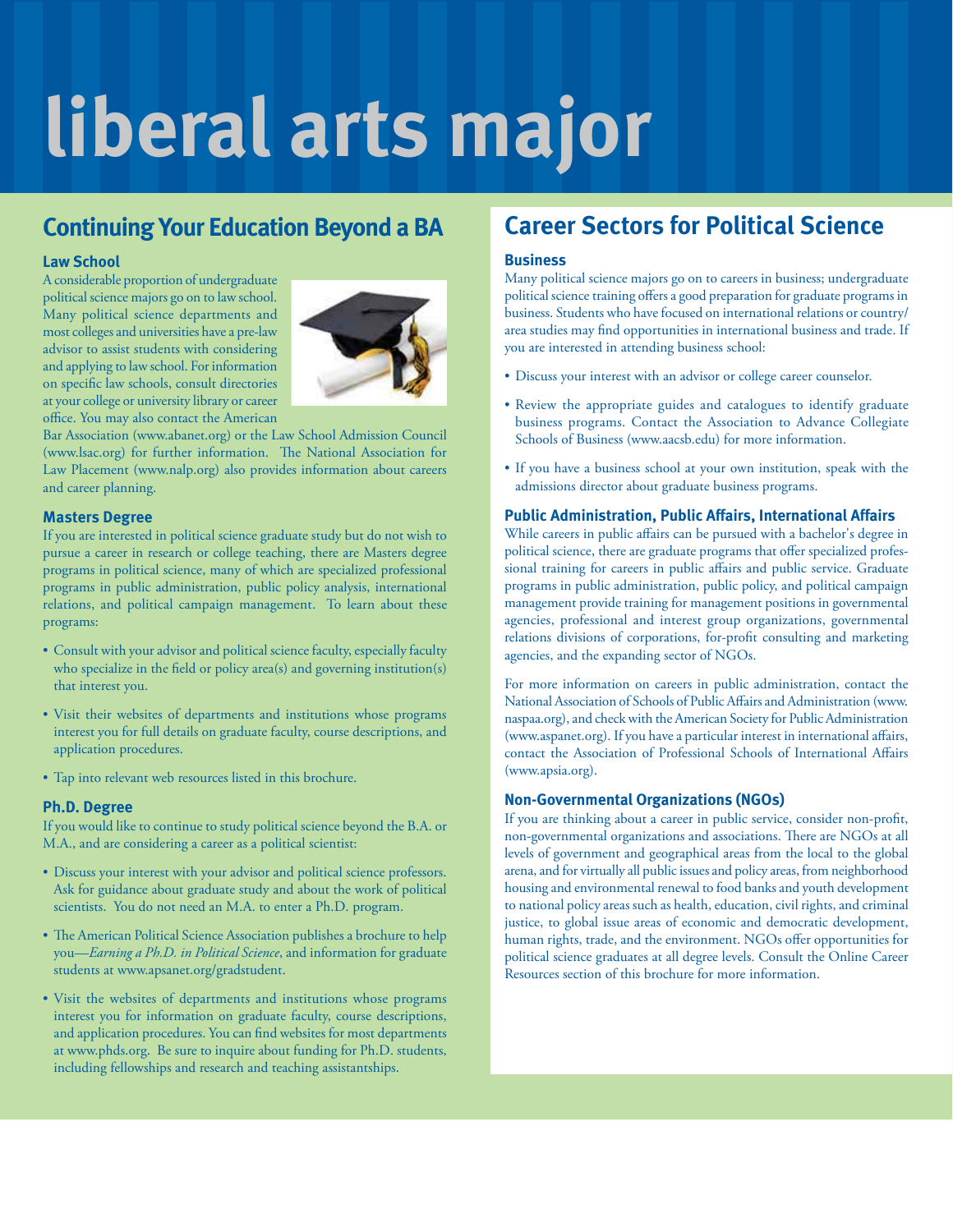#### **Academic Research and Teaching**

With a Ph.D. in political science, you will have gained key methodological skills that will prepare you for a career as a college or university professor conducting cutting-edge research in a variety of political science areas including American politics, comparative politics, political theory, international relations, research methods, and other sub-fields. Political scientists who work at colleges and universities often split their time between research, teaching, and service-orientated duties such as committee or advising responsibilities. Research conducted by political scientists appears in a variety of academic journals and textbooks. They often present their research findings at academic conferences like the American Political Science

**Online Career Resources**

#### **Career Opportunities in Political Science**

The following select websites vary in terms of offerings. Most include career information and job postings in different types of organizations, and can be used to search for jobs by job type and location. Several sites also allow you to post resumes and learn more about fields of interest. This is only a selection of websites that can help you explore career opportunities in political science.

#### **General Job Search Engines**

www.wetfeet.com www.careerbuilder.com www.monster.com www.employmentguide.com

#### **Careers in Government**

U.S. Office of Personnel Management (www.usajobs.gov) U.S. Dept. of Homeland Security (www.dhs.gov/careers) U.S. Central Intelligence Agency (www.cia.gov/careers/index.html) Student jobs with the Federal Government (www.usajobs.gov/ StudentsAndGrads)

Congressional Research Service (www.loc.gov/crsinfo/) American Society for Public Administration (www.aspanet.org) Partnerships for Public Service (www.ourpublicservice.org) Int'l City/County Management Association (jobs.icma.org) National League of Cities (www.nlc.org) National Association of Counties (www.naco.org) Careers in public service (www.publicservicecareers.org)

#### **Careers in Law**

Law School Admissions Council (www.lsac.org) American Bar Association (www.abanet.org) National Association for Law Placement (www.nalp.org)

#### **Careers in Business**

Association to Advance Collegiate Schools of Business (www.aacsb.edu)

Association Annual Meeting. For an up-to-date listing of academic positions available in the political science discipline, visit **www.apsanet.org/ejobs**.

#### **Journalism**

If you are interested in a career in print or broadcast journalism, political science training can give you the substantive and analytical background you need. Typically political science courses place heavy emphasis on developing fluid and clear writing and speaking skills. The journalism field can be entered with a bachelor's degree or after completing a graduate program in journalism. To find out more about this career, contact the Association for Education in Journalism and Mass Communications (www.aejmc.org) or the Broadcast Education Association (www.beaweb.org).

#### **Careers in Journalism/Communications**

Association for Education in Journalism and Mass Communication (www.aejmc.org) Broadcast Education Association (www.beaweb.org) JournalismJobs.com (www.journalismjobs.com) NewsLink (www.newslink.org)

#### **Careers in Academic Research and Teaching**

**APSA eJobs (http://www.apsanet.org/jobs\_search.asp)** Academic 360 (academic360.com) The Chronicle of Higher Education (www.chronicle.com/jobs) HigherEdJobs.com (www.higheredjobs.com) H-Net Job Guide (www.h-net.org/jobs/) Teaching positions in the U.S. (www.nationjob.com/education) Teaching jobs overseas (joyjobs.com) National Council of Social Studies (www.socialstudies.org) Teach for America (www.teachforamerica.org/)

#### **Careers in Non Profit Organizations**

Americorps (www.americorps.org) American Society for Association Executives (www.asaenet.org) The Carter Center (www.cartercenter.org) The Chronicle of Philanthropy (www.philanthropy.com/jobs) Idealist.org (www.idealist.org) National Endowment for Democracy (www.ned.org) Nonprofit Career Network (www.nonprofitcareer.com) NonprofitJobs (www.nonprofitjobs.org) Peace Corp (www.peacecorps.gov/index.cfm) The Riley Guide to Nonprofits, Foundations, and Think Tanks (www.rileyguide.com/nonprof.html) United Nations (www.jobs.un.org) The World Bank (www.worldbank.org)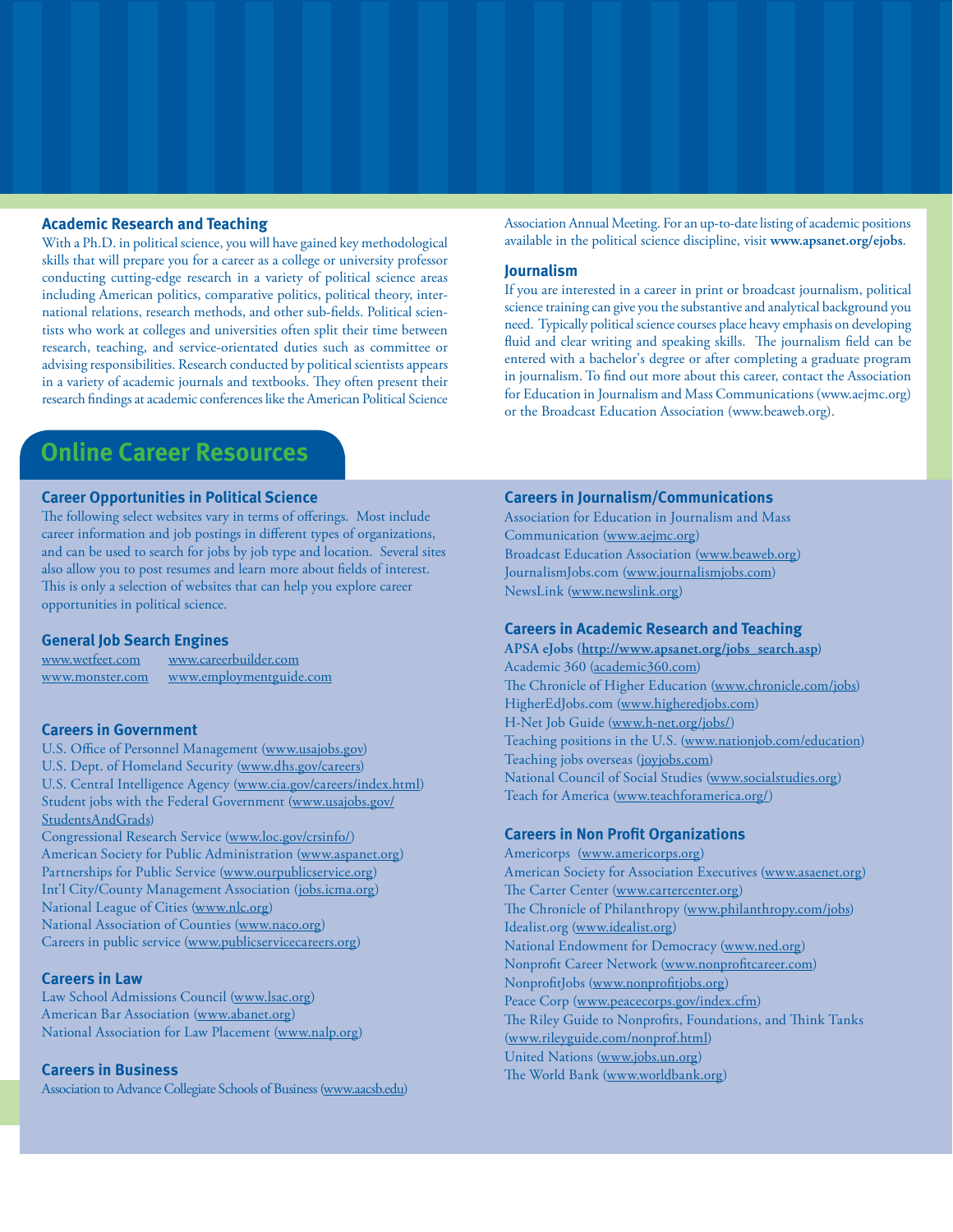### **Hitting the Job Market with an BA**

A bachelor's degree in political science can lead to employment in business, government, journalism, NGOs, interest groups and professional associations. These jobs utilize the analytical skills, administrative competence and communication abilities of political science majors. To prepare to seek employment:

- Consult your professors and college placement counselors. Seek advice about opportunities and how your own skills and achievements can best be used. It is never too early to contact your college placement office and determine how to identify and prepare yourself to apply for jobs that interest you. Many universities and colleges offer online advice and information about on-campus recruiting by companies.
- Pursue direct contacts for jobs that interest you by talking with people in these jobs and asking for their suggestions.

## **Careers in Political Science**

- Advocate/Organizer Ambassador Archivist Association/Nonprofit/Interest Manager or Staffer Banking, Political Risk Manager Budget Analyst Campaign Worker CIA Agent City Housing Administrator City Planner/Manager Civilian Consultant, Department of Defense Community Relations Director Congressional Committee Staff Member Congressional Office Staff Member Congressional Research Service **Consultant** Corporate Legislative Issues Manager Corporate Planning/Public Affairs Manager Corporate Social Policy County or City Council Member County Economic Development Officer County Treasurer Development Director **Editor** Education Policy Analyst Educator/Teacher Environmental Policy Analyst
- Events Planner FBI Agent Federal or State Agency Employee Financial Services Foreign Affairs Specialist Foreign Service Officer or U.N. Diplomat Foundation Employee Fundraiser General Accounting Office Evaluator Government Relations Manager Grassroots Organizer Historian Human Resources Specialist Human Rights Officer Import Export Manager Information Technology Officer Intelligence Specialist or Analyst International Business Analyst International Research Specialist Journalist Juvenile Justice Specialist Labor Relations Specialist Legal Investigator Legislative Director/Analyst Lobbyist Media Specialist Mediator
- Contact corporations, local, state, and federal employment agencies, newspapers, professional associations to explore job opportunities. See the Online Career Resources section for additional resources.
- Prepare a resume. Emphasize broad analytical and communicative skills, as well as substantive knowledge gained from political science courses. Highlight internship and job experi-



ences. Have an advisor critique your resume. Make sure you have no grammatical or spelling errors as prospective employers will take such mistakes as signs of sloppiness or inability.

- Send your resume to organizations that interest you and work with your college placement office to schedule interviews with businesses and government agencies recruiting on your campus.
- While in college, seek an internship with a business or organization that interests you. Many internships lead to permanent jobs.

Nonprofit Employee Interest Group Public Policy Analyst Paralegal Parole/Probation Officer Peace Corps Worker Police Officer/Administrator Policy Analyst/Development/Researcher Political Action Committee Political Consultant Political Correspondent Political Director Politician Pollster Professor Public Affairs Specialist Public Interest/Consumer Advocate Public Policy Analyst Public Relations Researcher Social Services Advocate State Governor's Office Staff Member Strategic Planning Consultant Trade Policy Analyst University Administrator Urban Policy Planner White House Advisor